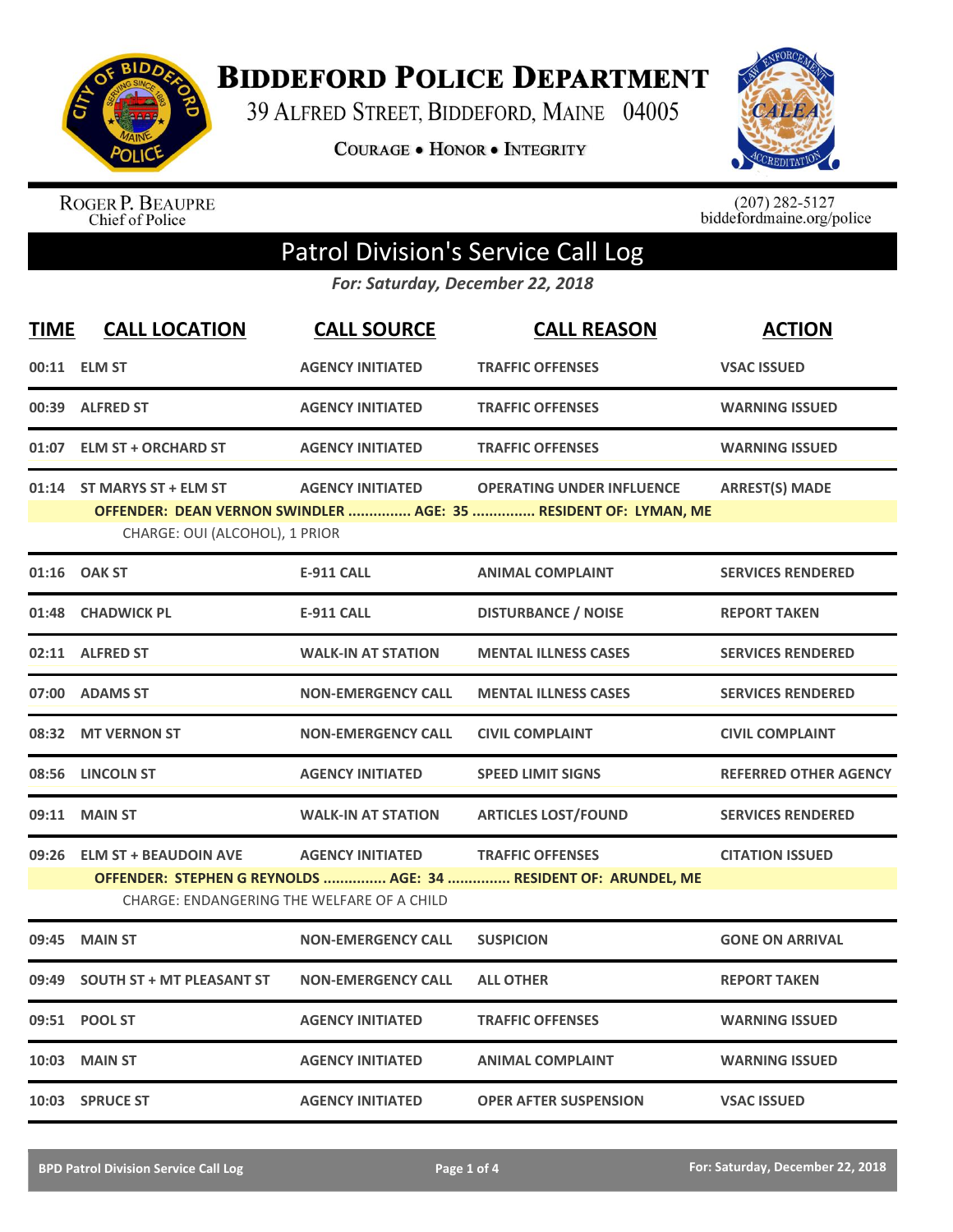| <b>TIME</b> | <b>CALL LOCATION</b>           | <b>CALL SOURCE</b>        | <b>CALL REASON</b>                             | <b>ACTION</b>                |
|-------------|--------------------------------|---------------------------|------------------------------------------------|------------------------------|
|             | 10:06 GUINEA RD                | <b>AGENCY INITIATED</b>   | <b>TRAFFIC OFFENSES</b>                        | <b>VSAC ISSUED</b>           |
|             | 10:19 MARBLEHEAD LN            | <b>AGENCY INITIATED</b>   | <b>ALL OTHER</b>                               | <b>REFERRED OTHER AGENCY</b> |
|             | 11:05 SOUTH ST                 | <b>AGENCY INITIATED</b>   | <b>TRAFFIC OFFENSES</b>                        | <b>VSAC ISSUED</b>           |
|             | 11:28 LINCOLN ST               | E-911 CALL                | 911 MISUSE                                     | <b>SERVICES RENDERED</b>     |
|             | 11:30 SOUTH ST                 | <b>AGENCY INITIATED</b>   | <b>TRAFFIC OFFENSES</b>                        | <b>WARNING ISSUED</b>        |
|             | <b>11:52 MAIN ST</b>           | <b>NON-EMERGENCY CALL</b> | <b>TRESPASSING</b>                             | <b>FIELD INTERVIEW</b>       |
|             | 12:16 CLEAVES ST               | <b>AGENCY INITIATED</b>   | <b>PAPERWORK</b>                               | <b>PAPERWORK NOT SERVED</b>  |
|             | 13:01 ALFRED ST                | <b>WALK-IN AT STATION</b> | <b>COURT ORDERED CHECK IN</b>                  | <b>SERVICES RENDERED</b>     |
|             | 13:14 HILL ST                  | <b>AGENCY INITIATED</b>   | <b>TRAFFIC OFFENSES</b>                        | <b>WARNING ISSUED</b>        |
|             | 13:25 DIAMOND ST               | <b>NON-EMERGENCY CALL</b> | <b>SUSPICION</b>                               | <b>SERVICES RENDERED</b>     |
|             | 13:32 ELM ST                   | <b>AGENCY INITIATED</b>   | <b>TRAFFIC OFFENSES</b>                        | <b>WARNING ISSUED</b>        |
|             | 13:39 LINCOLN ST               | <b>E-911 CALL</b>         | 911 MISUSE                                     | <b>CALL TRANSFERRED</b>      |
|             | 13:40 JEFFERSON ST + CENTER ST | <b>AGENCY INITIATED</b>   | <b>TRAFFIC OFFENSES</b>                        | <b>WARNING ISSUED</b>        |
|             | 13:50 ELM ST                   | <b>AGENCY INITIATED</b>   | <b>TRAFFIC OFFENSES</b>                        | <b>WARNING ISSUED</b>        |
|             | 13:59 ELM ST                   | <b>AGENCY INITIATED</b>   | <b>TRAFFIC OFFENSES</b>                        | <b>WARNING ISSUED</b>        |
|             | 14:15 ALFRED ST                | <b>AGENCY INITIATED</b>   | <b>TRAFFIC OFFENSES</b>                        | <b>VSAC ISSUED</b>           |
|             | 14:36 ELM ST                   | <b>E-911 CALL</b>         | ATTEMPTED/THREATENED SUICIDE SERVICES RENDERED |                              |
|             | 14:38 ADAMS ST                 | <b>WALK-IN AT STATION</b> | <b>ARTICLES LOST/FOUND</b>                     | <b>NO VIOLATION</b>          |
|             | 14:49 LINCOLN ST               | <b>E-911 CALL</b>         | 911 MISUSE                                     | <b>SERVICES RENDERED</b>     |
|             | 14:56 ANDREWS RD               | <b>E-911 CALL</b>         | 911 MISUSE                                     | <b>SERVICES RENDERED</b>     |
|             | 15:00 BURLEIGH LN              | <b>NON-EMERGENCY CALL</b> | <b>SUSPICION</b>                               | <b>NEGATIVE CONTACT</b>      |
|             | 15:26 TAYLOR ST                | <b>E-911 CALL</b>         | <b>DOMESTIC COMPLAINTS</b>                     | <b>REPORT TAKEN</b>          |
|             | 15:53 WEST ST                  | E-911 CALL                | 911 MISUSE                                     | <b>WARNING ISSUED</b>        |
|             | 16:05 ALFRED ST                | <b>NON-EMERGENCY CALL</b> | <b>POLICE INFORMATION</b>                      | <b>NO ACTION REQUIRED</b>    |
|             | 16:08 ALFRED ST                | <b>NON-EMERGENCY CALL</b> | <b>ARTICLES LOST/FOUND</b>                     | <b>SERVICES RENDERED</b>     |
|             | 16:11 ELM ST                   | <b>NON-EMERGENCY CALL</b> | <b>SUSPICION</b>                               | <b>NEGATIVE CONTACT</b>      |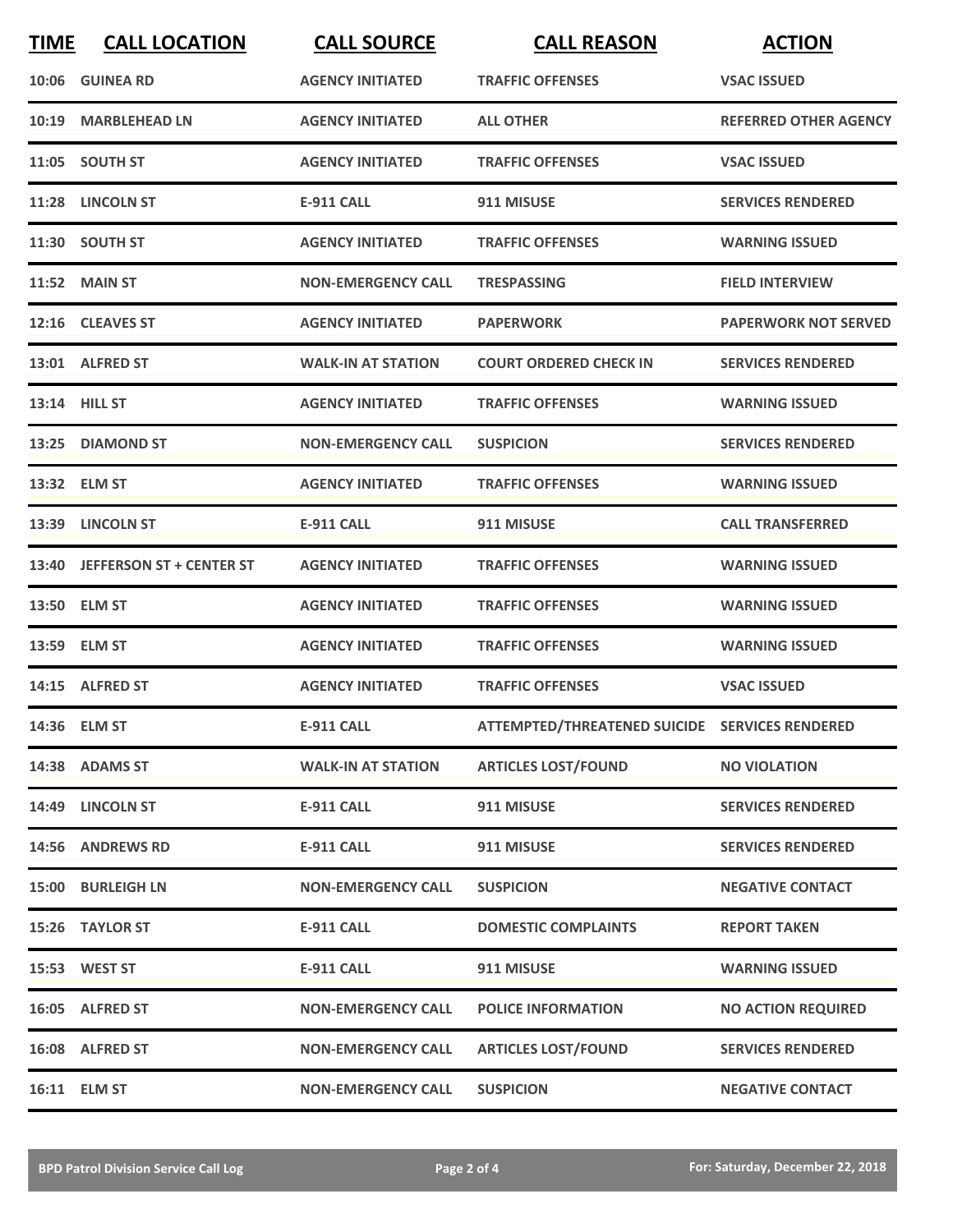| <b>TIME</b> | <b>CALL LOCATION</b>           | <b>CALL SOURCE</b>        | <b>CALL REASON</b>               | <b>ACTION</b>                |
|-------------|--------------------------------|---------------------------|----------------------------------|------------------------------|
|             | 16:18 ALFRED ST                | <b>WALK-IN AT STATION</b> | <b>COURT ORDERED CHECK IN</b>    | <b>SERVICES RENDERED</b>     |
|             | 16:24 HIGH ST                  | <b>NON-EMERGENCY CALL</b> | <b>ARTICLES LOST/FOUND</b>       | <b>NO ACTION REQUIRED</b>    |
|             | 16:48 WEST MYRTLE ST           | <b>WALK-IN AT STATION</b> | <b>CHECK WELFARE</b>             | <b>REPORT TAKEN</b>          |
|             | 17:16 ALFRED ST                | <b>E-911 CALL</b>         | 911 MISUSE                       | <b>NO ACTION REQUIRED</b>    |
|             | 17:35 ALFRED ST + BOULDER WAY  | <b>NON-EMERGENCY CALL</b> | <b>CHECK WELFARE</b>             | <b>SERVICES RENDERED</b>     |
|             | 17:39 ALFRED ST + RAY ST       | <b>AGENCY INITIATED</b>   | <b>TRAFFIC OFFENSES</b>          | <b>WARNING ISSUED</b>        |
|             | 18:32 ALFRED ST                | <b>AGENCY INITIATED</b>   | <b>TRAFFIC OFFENSES</b>          | <b>WARNING ISSUED</b>        |
|             | 18:34 ALFRED ST                | <b>NON-EMERGENCY CALL</b> | <b>DISTURBANCE / NOISE</b>       | <b>WARNING ISSUED</b>        |
|             | 19:05 SOUTH ST                 | <b>AGENCY INITIATED</b>   | <b>TRAFFIC OFFENSES</b>          | <b>WARNING ISSUED</b>        |
|             | 19:06 LINCOLN ST               | <b>E-911 CALL</b>         | 911 MISUSE                       | <b>NO ACTION REQUIRED</b>    |
|             | 19:32 MARINER WAY              | <b>NON-EMERGENCY CALL</b> | <b>ANIMAL COMPLAINT</b>          | <b>GONE ON ARRIVAL</b>       |
|             | 19:54 PROSPECT ST              | <b>E-911 CALL</b>         | <b>ALL OTHER</b>                 | <b>SERVICES RENDERED</b>     |
| 19:54       | <b>DARTMOUTH ST</b>            | <b>E-911 CALL</b>         | <b>MISSING PERSON</b>            | <b>REPORT TAKEN</b>          |
|             | 19:57 WEST ST + BERNARD AVE    | <b>AGENCY INITIATED</b>   | <b>TRAFFIC OFFENSES</b>          | <b>WARNING ISSUED</b>        |
|             | 20:27 CATHEDRAL OAKS DR        | <b>E-911 CALL</b>         | <b>CRIM THREAT / TERRORIZING</b> | <b>WARNING ISSUED</b>        |
|             | 20:39 FOSS ST                  | <b>WALK-IN AT STATION</b> | <b>ASSAULT</b>                   | <b>REPORT TAKEN</b>          |
|             | 21:21 ADAMS ST                 | <b>E-911 CALL</b>         | <b>CHECK WELFARE</b>             | <b>SERVICES RENDERED</b>     |
|             | 21:38 ORCHARD ST + ELM ST      | <b>NON-EMERGENCY CALL</b> | <b>PARKING COMPLAINT</b>         | <b>PARKING TICKET ISSUED</b> |
|             | 21:47 MAIN ST                  | <b>NON-EMERGENCY CALL</b> | <b>DISTURBANCE / NOISE</b>       | <b>SERVICES RENDERED</b>     |
|             | 22:16 ELM ST + ST MARYS ST     | <b>AGENCY INITIATED</b>   | <b>TRAFFIC OFFENSES</b>          | <b>VSAC ISSUED</b>           |
|             | 22:30 CENTER ST                | <b>NON-EMERGENCY CALL</b> | <b>CHECK WELFARE</b>             | <b>SERVICES RENDERED</b>     |
|             | 22:40 SOUTH ST + FOX HOLLOW DR | <b>AGENCY INITIATED</b>   | <b>TRAFFIC OFFENSES</b>          | <b>VSAC ISSUED</b>           |
|             | 22:49 SOUTH ST                 | <b>AGENCY INITIATED</b>   | <b>TRAFFIC OFFENSES</b>          | <b>NO VIOLATION</b>          |
|             | 22:59 SOUTH ST + COUNTRY DR    | <b>AGENCY INITIATED</b>   | <b>TRAFFIC OFFENSES</b>          | <b>VSAC ISSUED</b>           |
|             | 23:10 SOUTH ST                 | <b>AGENCY INITIATED</b>   | <b>TRAFFIC OFFENSES</b>          | <b>VSAC ISSUED</b>           |
|             | 23:22 SOUTH ST + COUNTRY DR    | <b>AGENCY INITIATED</b>   | <b>TRAFFIC OFFENSES</b>          | <b>WARNING ISSUED</b>        |